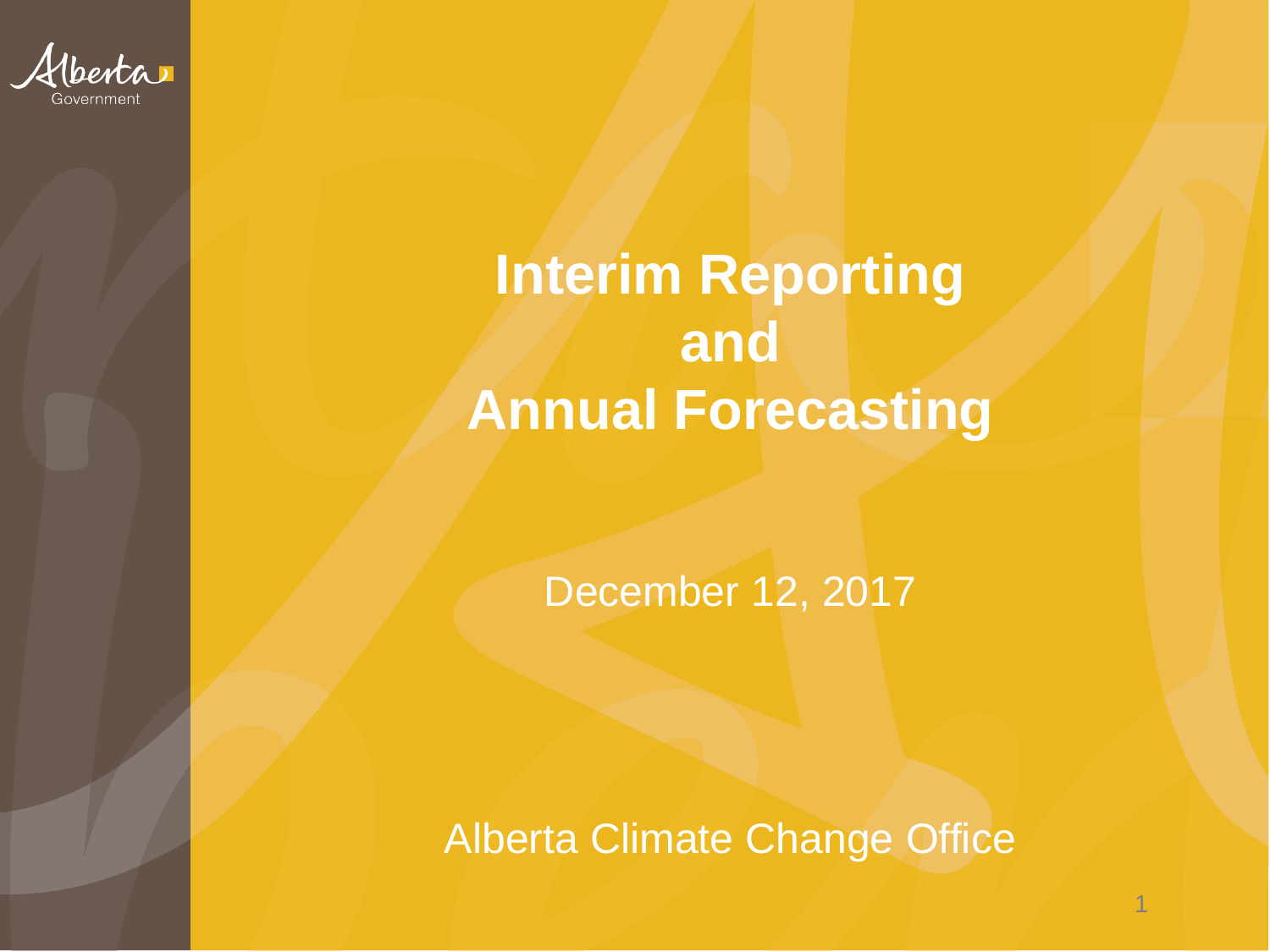

### **Background**

• **In March 2017, Cabinet decided to implement requirements of quarterly reporting and compliance payment along with annual forecasts for regulated facilities that emit greater than one megatonne of greenhouse gas emissions annually beginning in 2018.**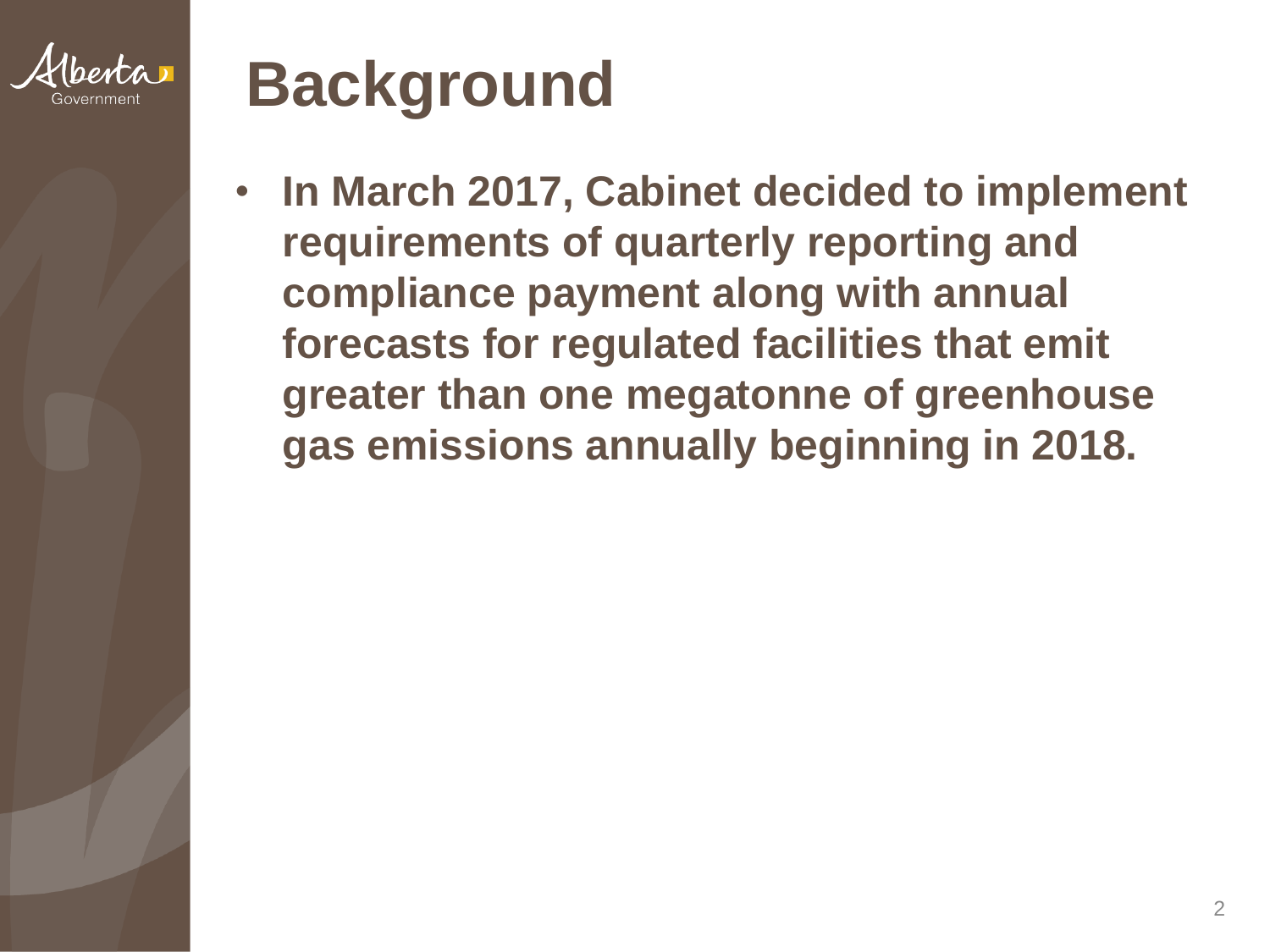

#### **Introduction**

- **The Carbon Competitiveness Incentive Regulation requires facilities meeting and exceeding one megatonne (Mt) of CO<sub>2</sub><sup>e</sup> to report quarterly and provide annual forecasting of emissions, production, and credit usage.**
- **Quarterly reporting improves forecasting for emissions and revenue for budgeting purposes. It also allows for revision of rolling estimations to ensure the best available information is shared with government as soon as possible.**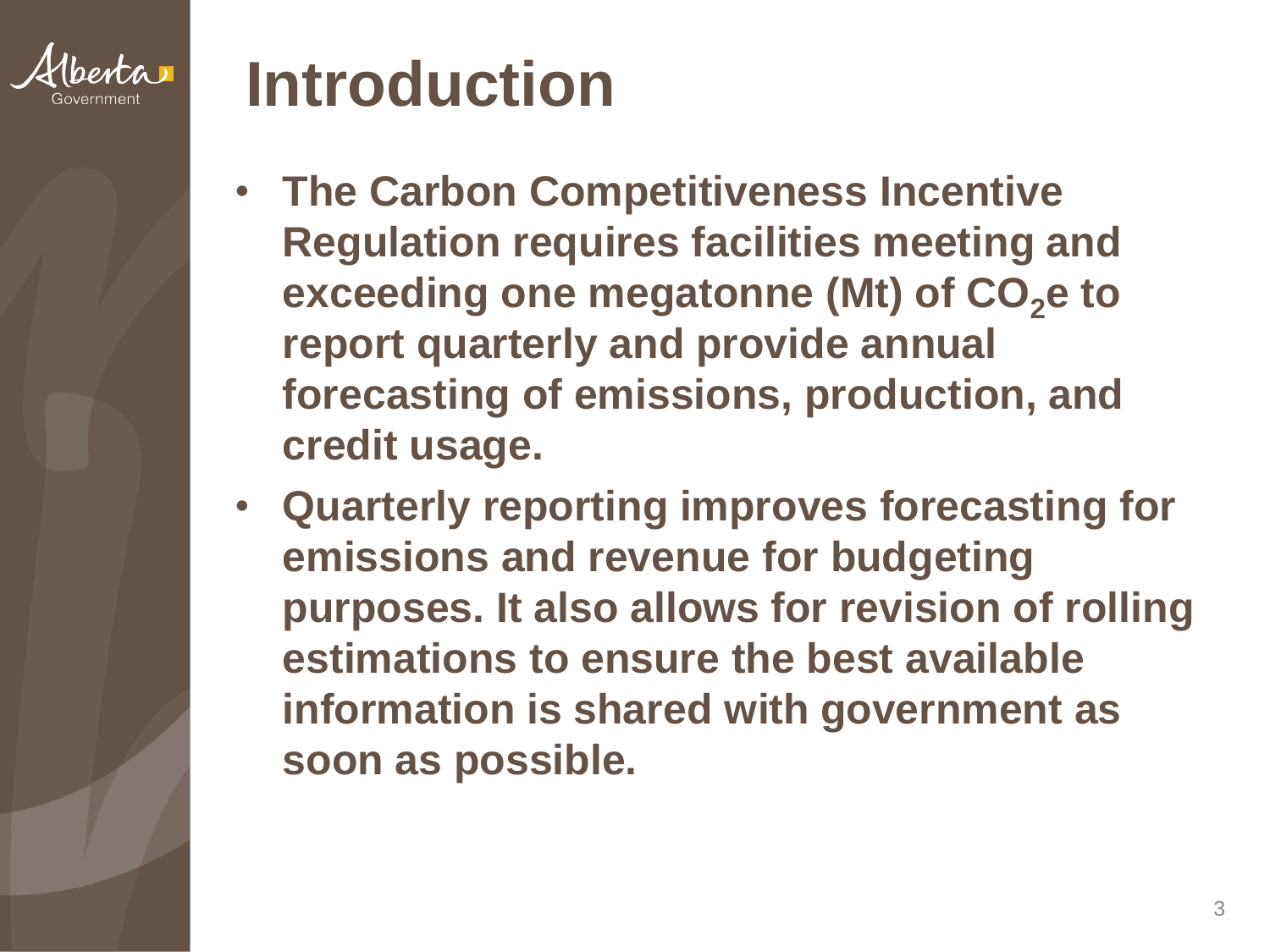

## **Reporting Timeline**

- **For 2018 only a forecasting report is required by January 15th.**
- **In subsequent years submit forecast by end of November for next year forecasting.**
- **Submit quarterly interim compliance report**
	- for period 1 (quarter one), by May 15 of that year;
	- for period 2 (up to quarter two), by August 15 of that year;
	- for period 3 (up to quarter three) by November 15 of that year; and
	- full calendar year, by March 31 of the following year (all facilities)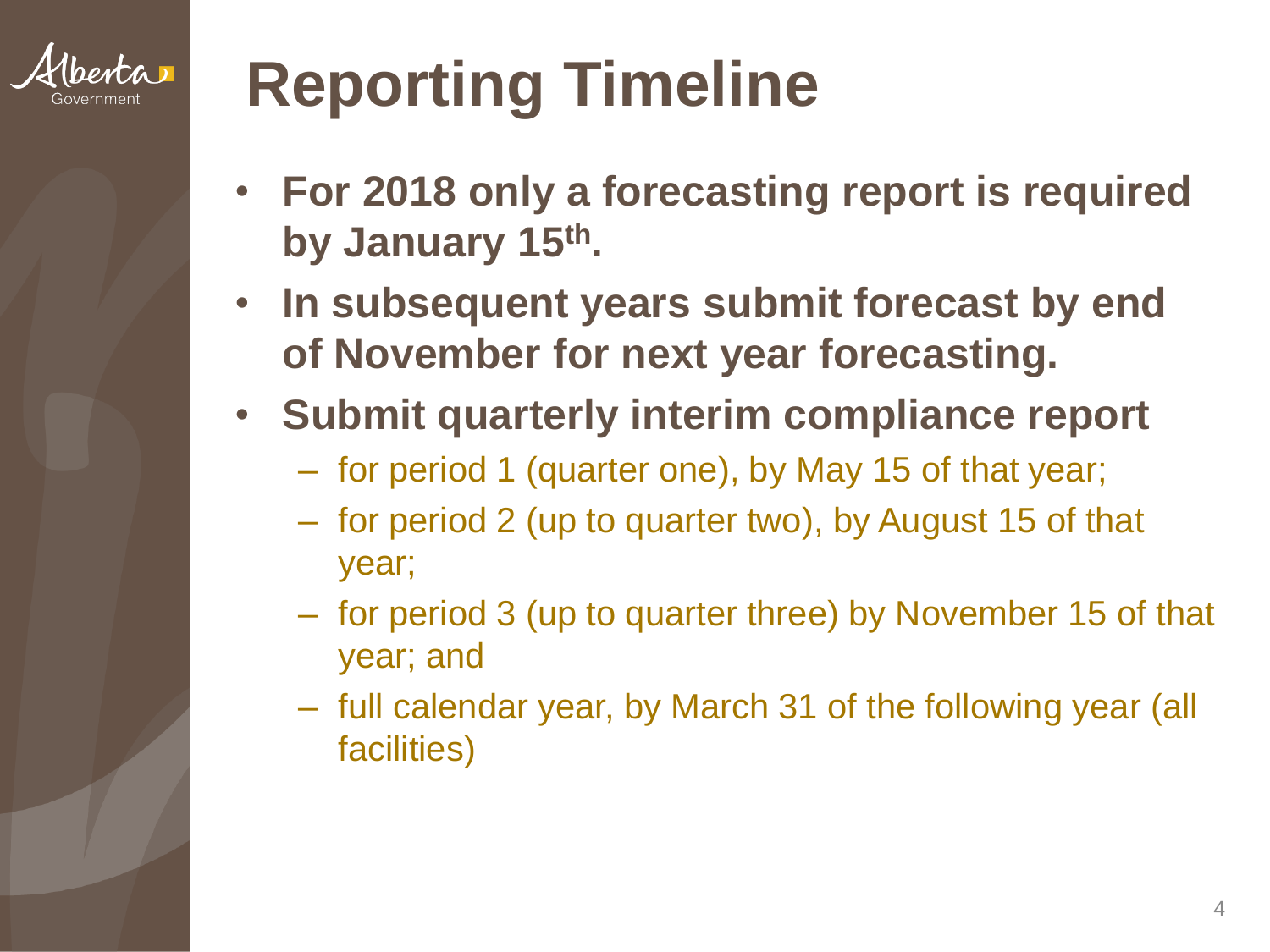

## **Reporting Timeline**

| <b>Submission</b>                     | <b>Determined By</b>              | <b>Due Date</b>              |
|---------------------------------------|-----------------------------------|------------------------------|
| <b>Annual Emissions and</b>           | Best estimation, certified        | November 30 of current year* |
| <b>Production forecast (for next</b>  |                                   |                              |
| year)                                 |                                   |                              |
| <b>Period 1 Report and Compliance</b> | Compliance with Q1 quarter        | May 15 of current compliance |
| <b>True Up</b>                        | actuals                           | year                         |
| <b>Period 2 Report and Compliance</b> | Compliance with Q1 Q2 quarters    | August 15 of current         |
| <b>True Up</b>                        | actuals                           | compliance year              |
| <b>Period 3 Report and Compliance</b> | Compliance with Q1 Q2 Q3          | November 15 of current       |
| <b>True Up</b>                        | quarters actuals                  | compliance year              |
| <b>Annual Final Verified</b>          | Compliance with verified year-end | March 31 of following        |
| <b>Compliance Report and</b>          | results by quarter                | compliance year              |
| <b>Compliance True Up</b>             |                                   |                              |

• **Special consideration is for 2018 only. Forecasts for 2018 must be submitted by January 15, 2018.**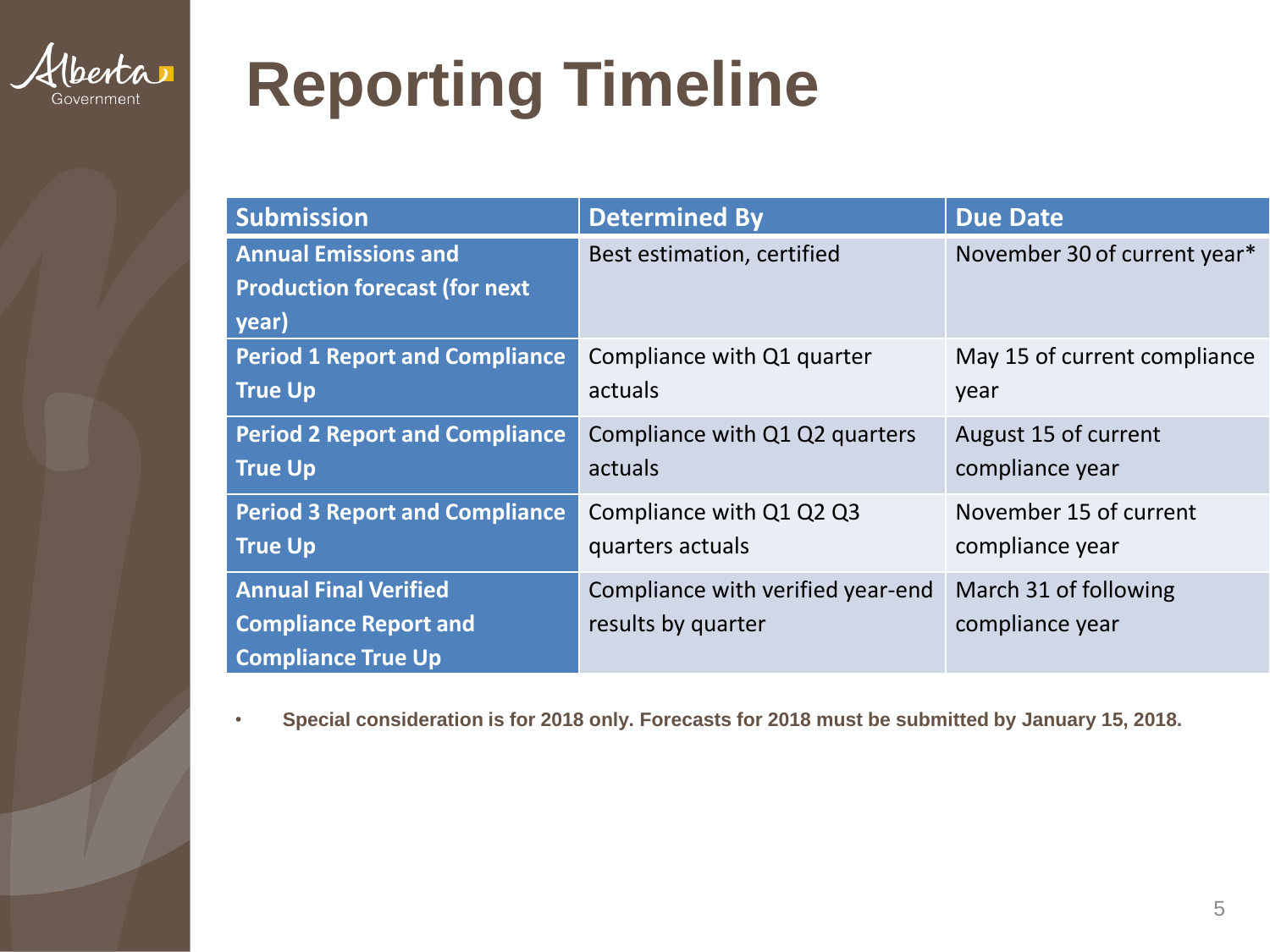

## **Reporting Timeline**



#### • **Special Considerations for 2018**

- Facility submitted 2018 forecasts in Nov 30, 2017 under SGER
- Carbon Competitiveness Incentive Regulation requires binding forecast by Jan 15, 2018.

#### • **Threshold application**

- Delayed entry
- Reporting relief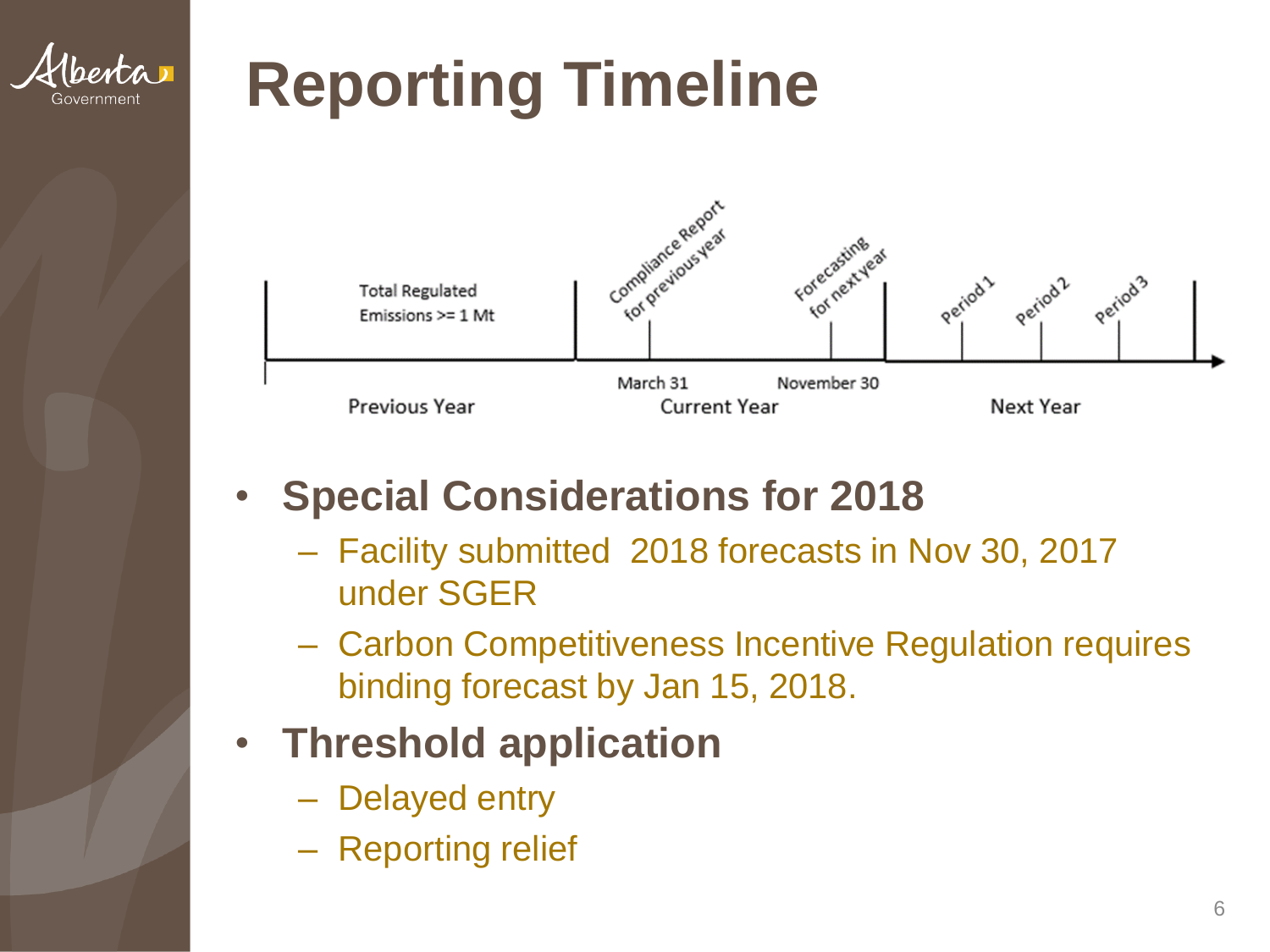

## **Forecasting Requirements**

- **A forecasting facility is required to submit a forecast for the next year if the previous year total regulated emissions are more than or equal to one megatonne.**
- **Quarterly estimates of each period (from Jan 1st) compliance obligation and payment for the following year must be submitted by November 30. You can revise this estimate at each quarter.**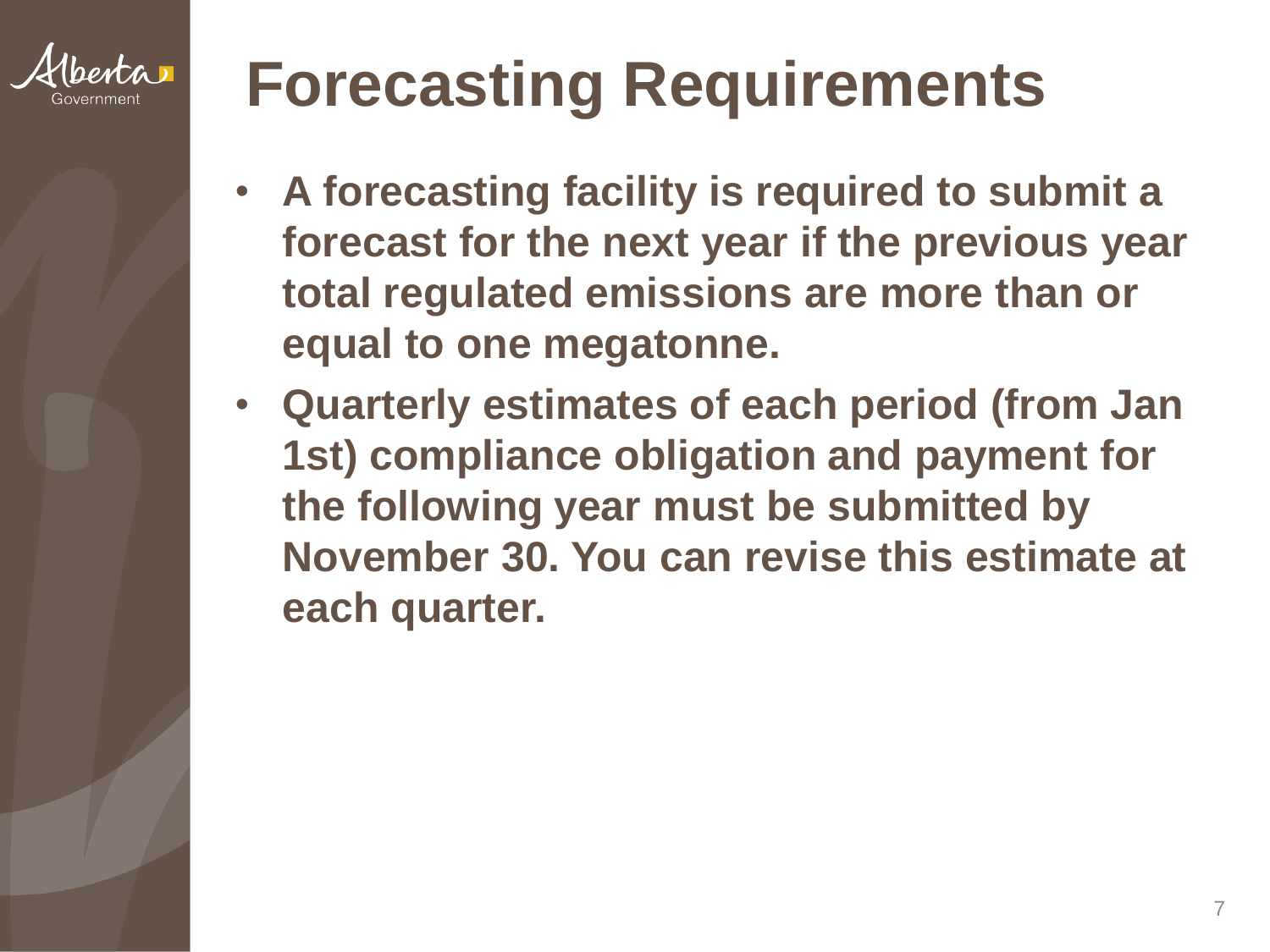

## **Forecasting Requirements**

- **Formulate the annual forecast with due diligence and the best available information, including anticipated expansions or turnarounds.**
- **Submitted forecasts must be certified by certifying official.**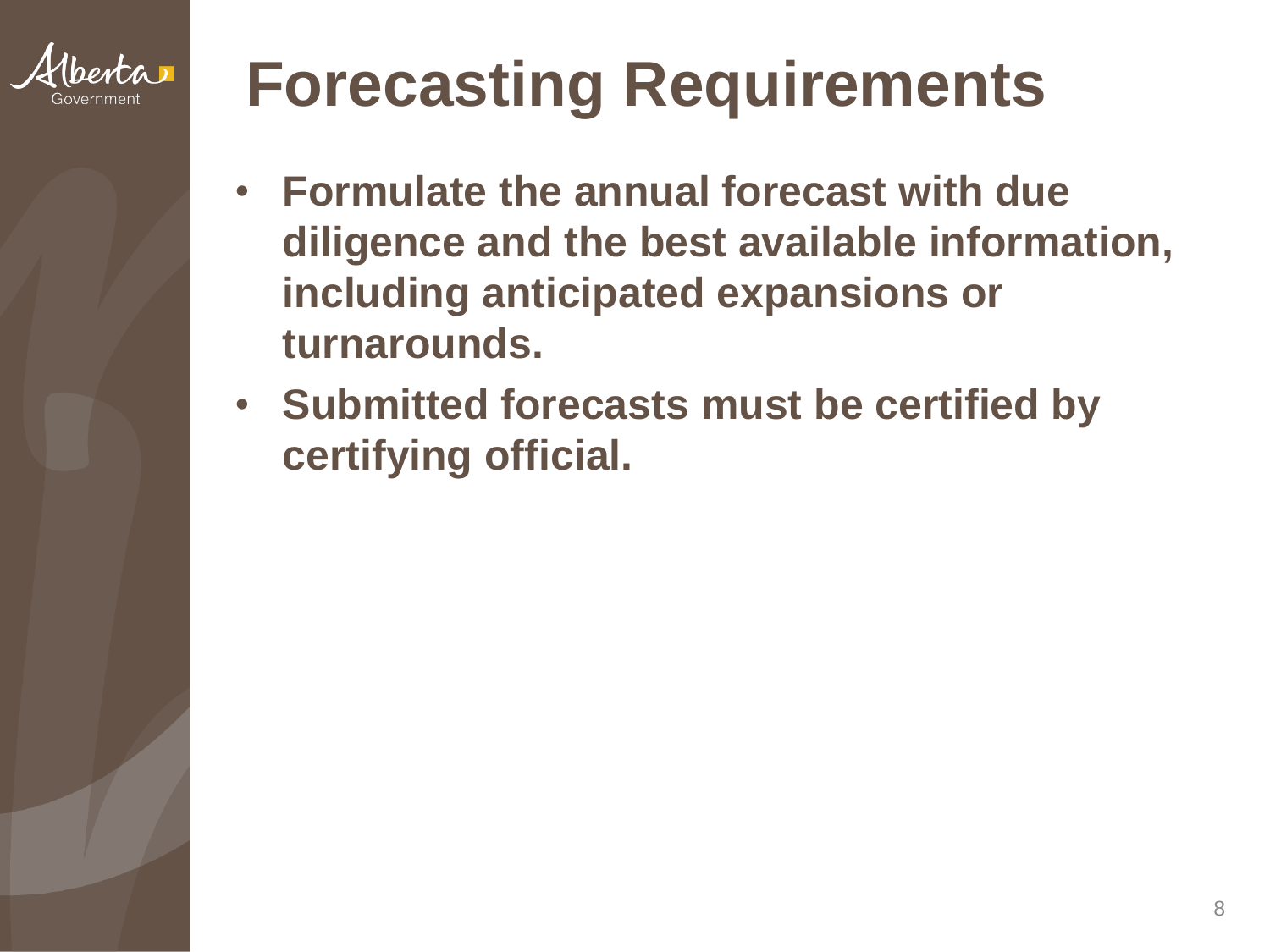

# **Reporting Requirements**

- **Quarterly interim reports are required which cover the period from January 1st to the end of each quarter.**
- **Incremental compliance reconciliation is required with each interim report which includes incremental true-up from the previous payment or credit usage.**
- **The ratio of credit usage stated in the forecast should be consistent in the interim report**
- **Annual reports for forecasting facilities are required to include finalized reporting for each period.**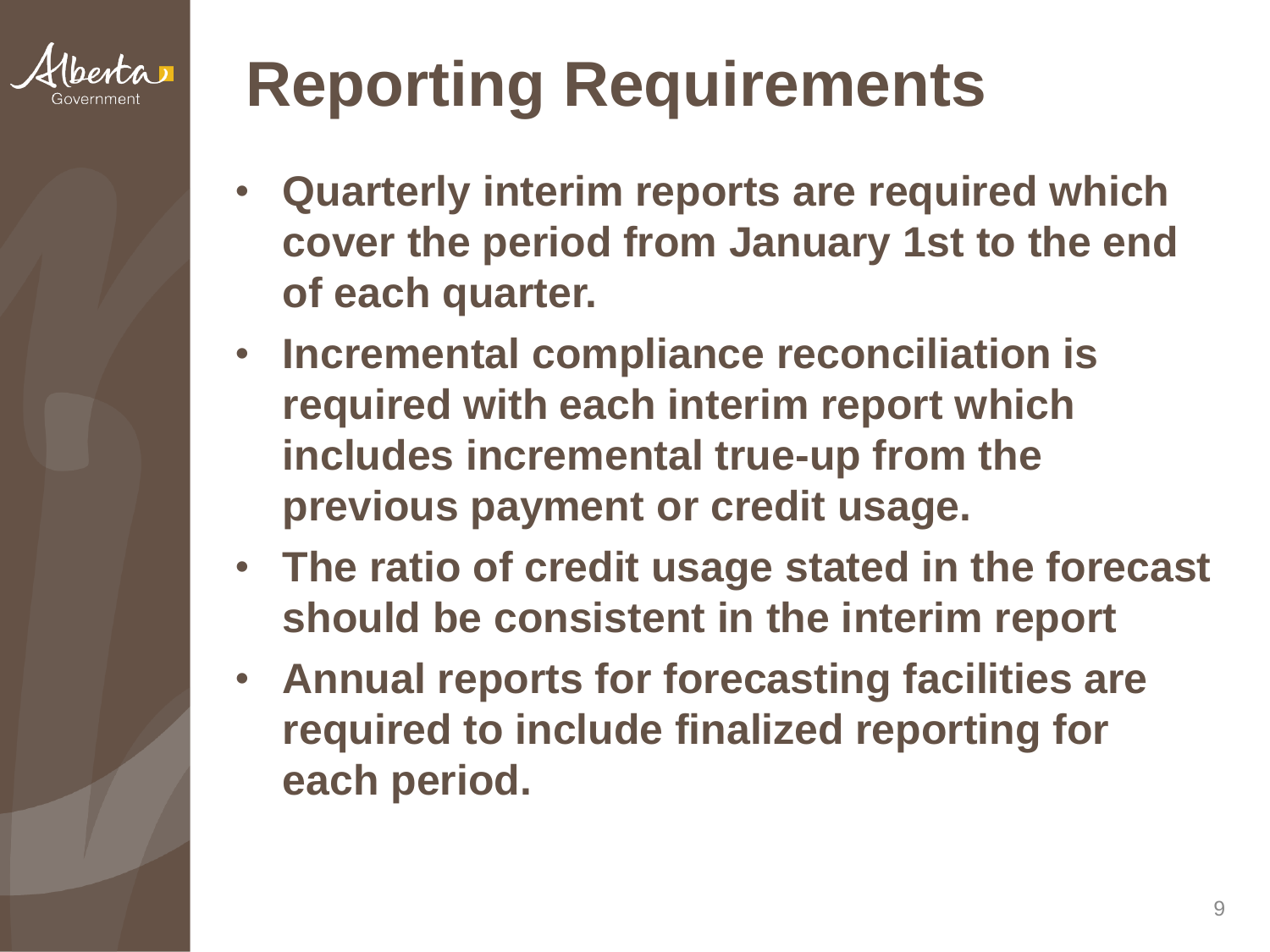

#### **Verification**

- **Third party verification for the entire year including all reporting periods to be provided with March 31st reporting.**
- **Third-party verification of quarterly reporting may be required through a supplemental information request. The Director may also require third-party verification of quarterly reporting in the subsequent year.**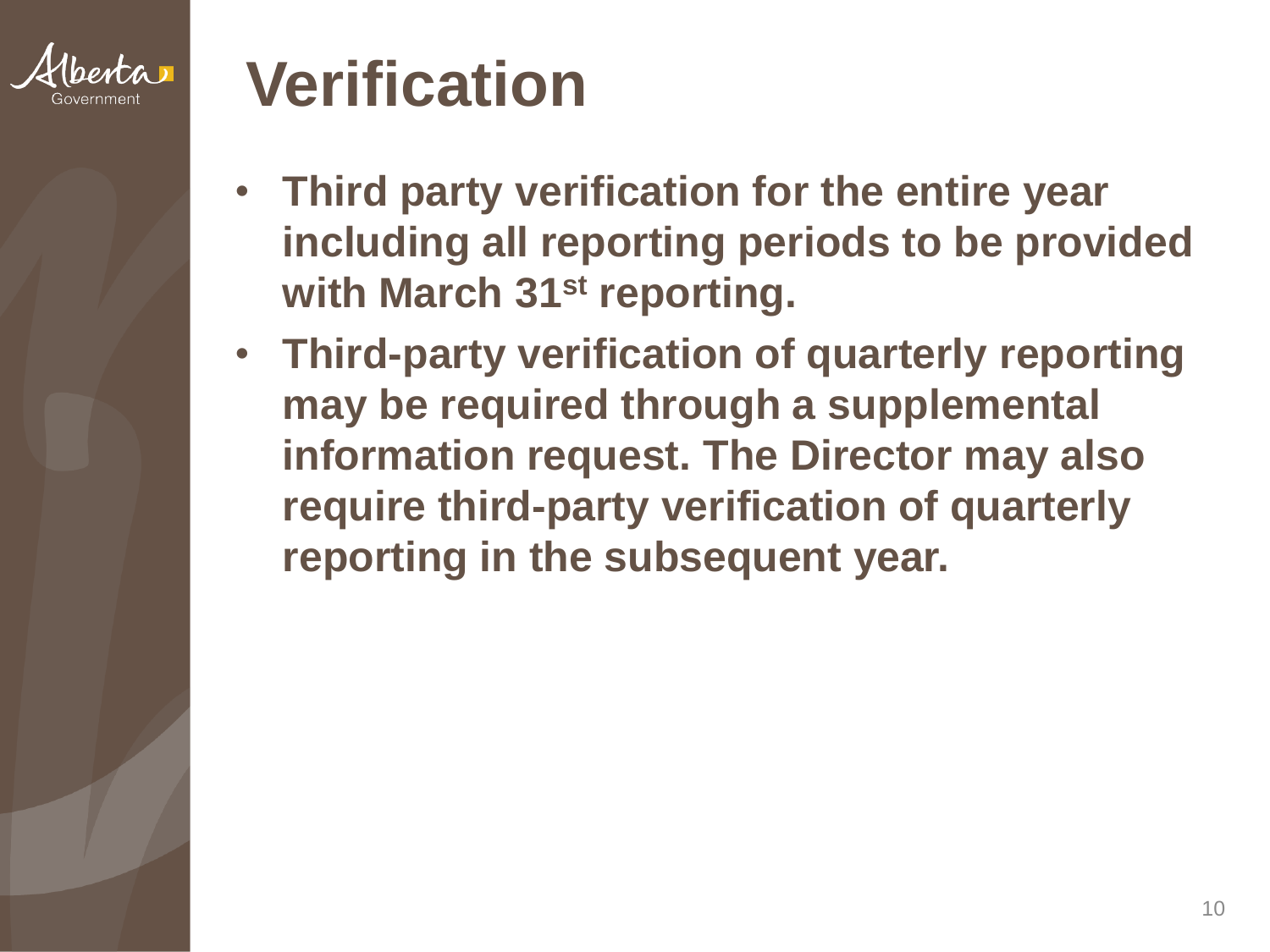

## **Examples: True-up obligation**

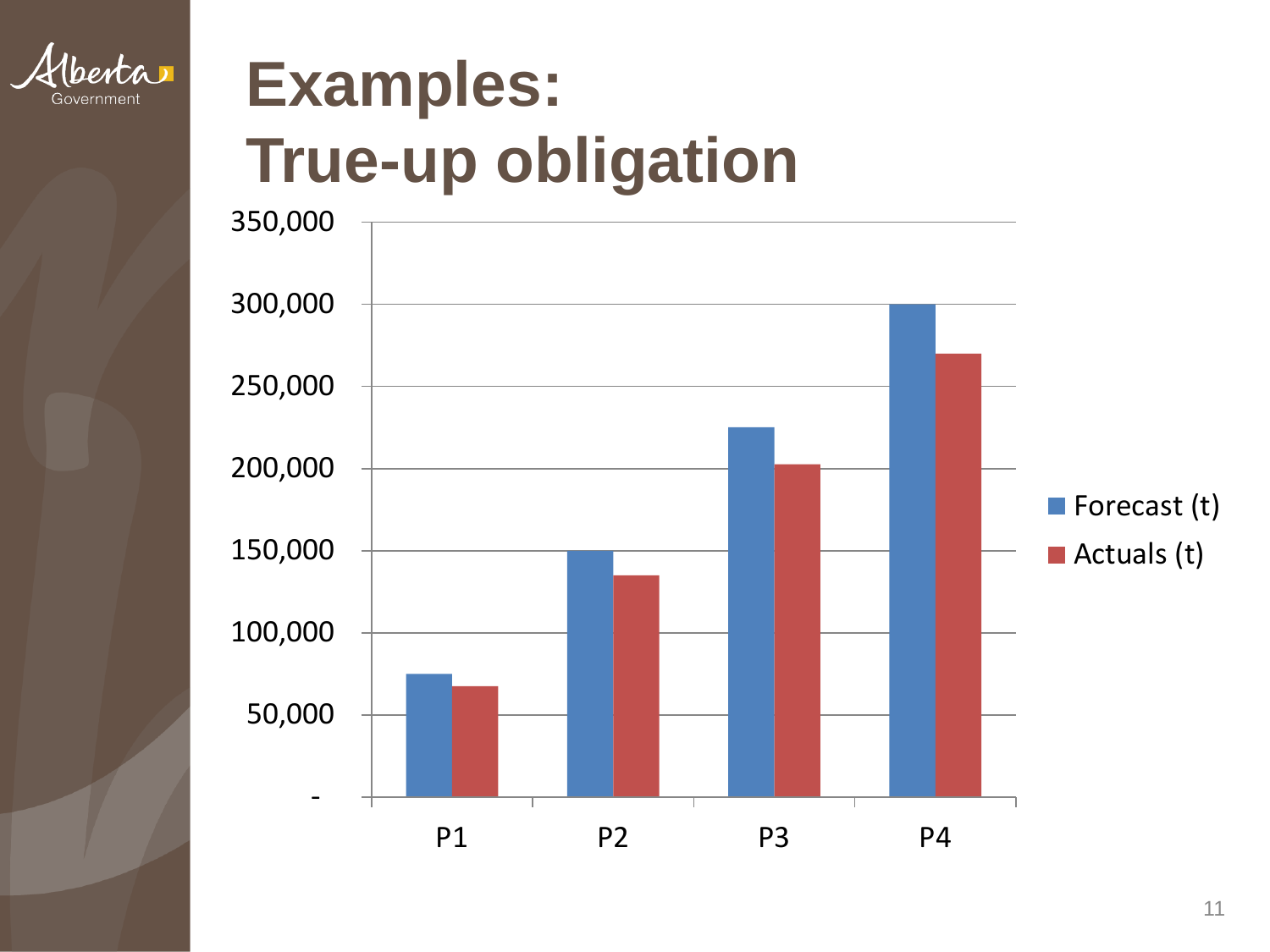

## **Examples: True-up shortfall**

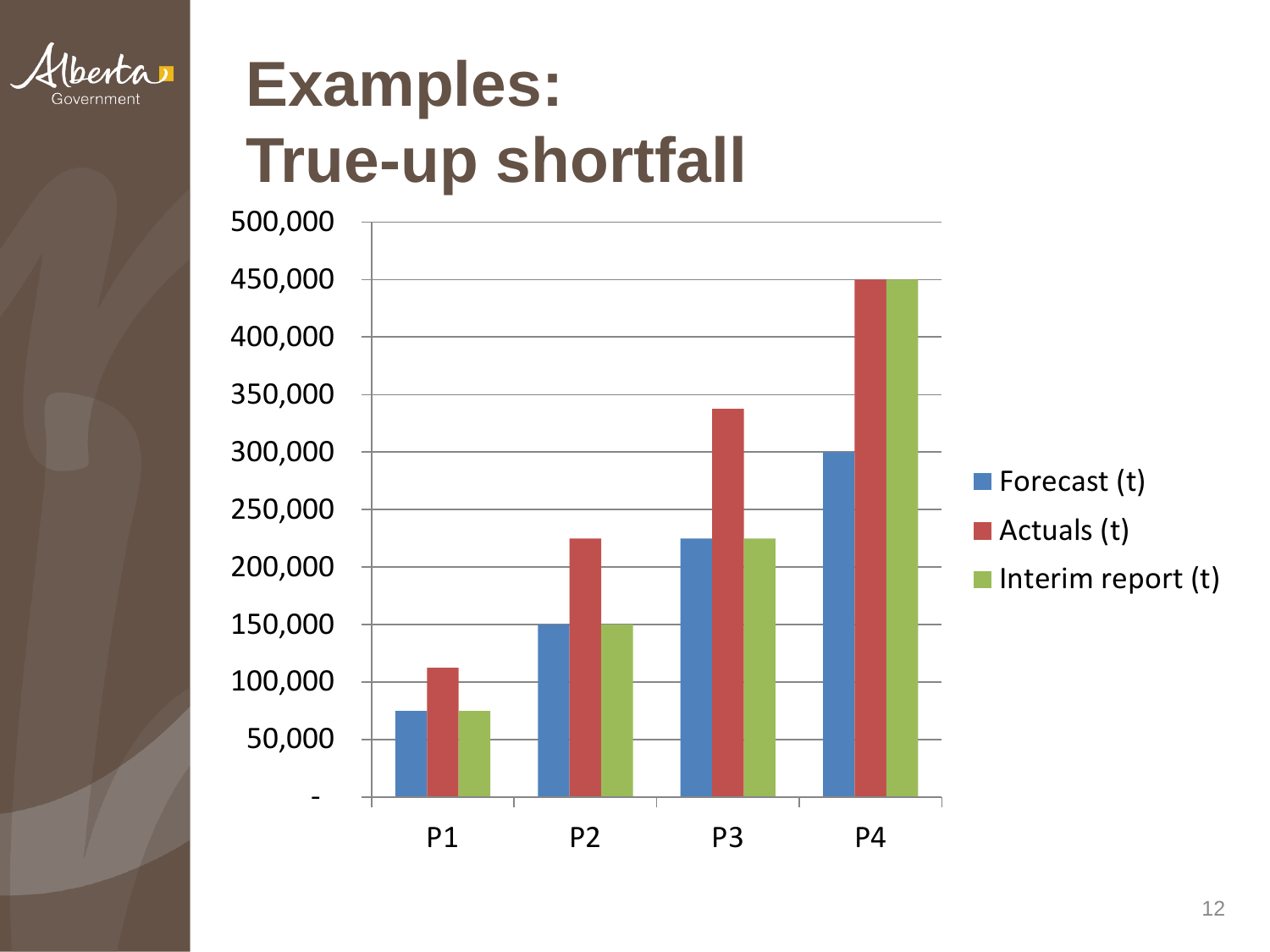

### **Examples: EPC earned**

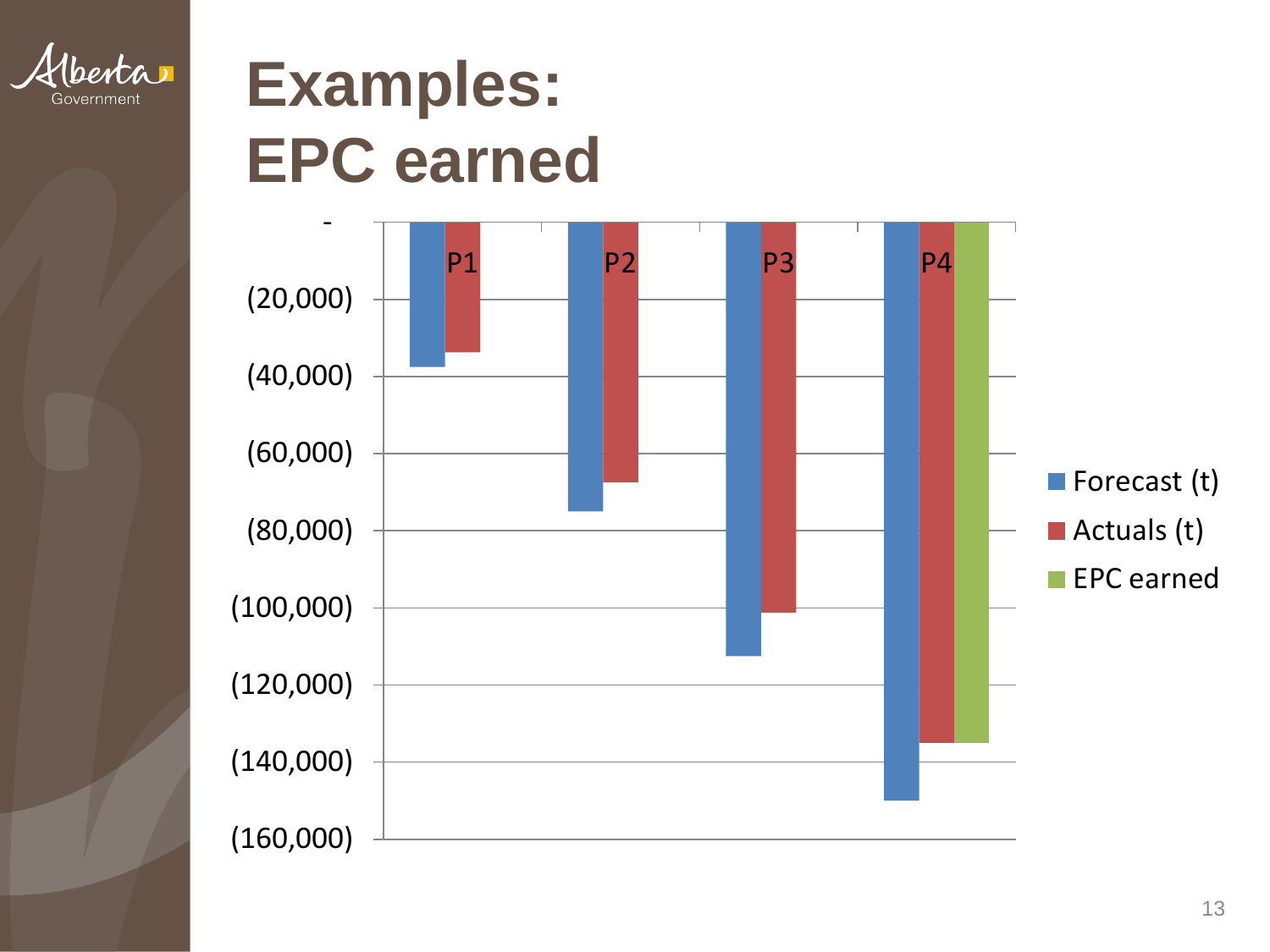

## **Examples Variable compliance obligation**